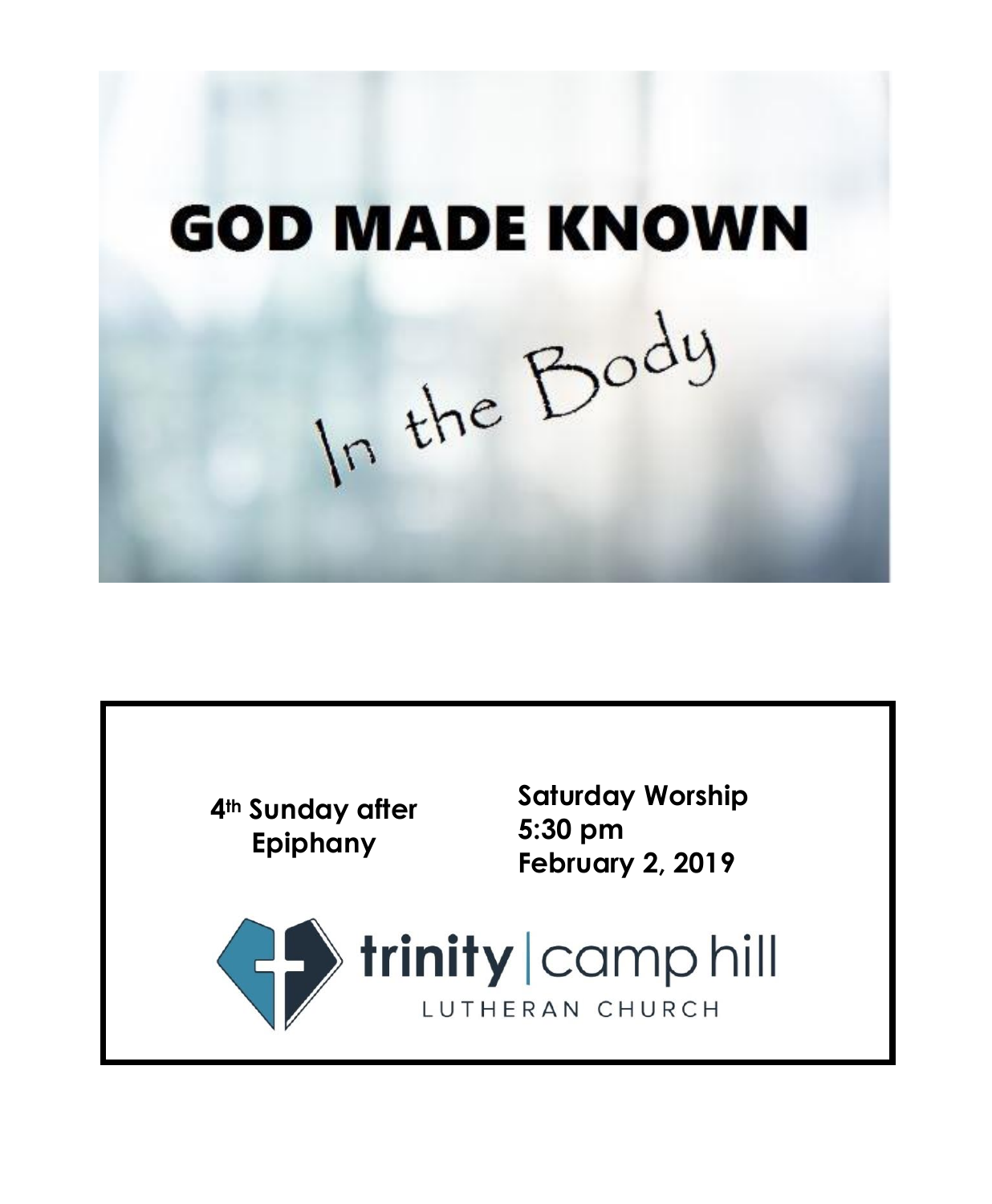

*Welcome to Trinity Lutheran Church! Please sign the red Worship Witness booklet to record your attendance with us this day, and indicate how many are communing. Then pass the booklet to the worshipers beside you in your row. If you are a guest, name tags are also available for you to wear---we would be delighted to greet you by name. When the service concludes, first-time guests are invited to go to the front desk in our Gathering Space---we have a welcome gift for you!*

# **about today's service**

*The glory of God is often revealed when and where it is least expected. God uses our lips to declare that glory, inexperienced and hesitant though they may be. God uses our love to demonstrate that glory and so urges us to exercise it. God uses Jesus of Nazareth, water and the word, bread and wine, to reveal God's glory where and when God chooses. Take heed, lest the glory of God slip through our midst unnoticed.*

**P: Pastor L: Lector C: Congregation**

# + **Gathering** +

*We gather together to praise God and receive His love.*

Welcome

(Stand)

Confession and Forgiveness

- P: Blessed be the holy Trinity,  $\pm$  one God, who creates us and forms us, who redeems us and calls us, who unites us and sends us.
- **C: Amen.**
- P: *Gathered in God's presence, let us confess our sin.*

*Silence for reflection and self-examination.*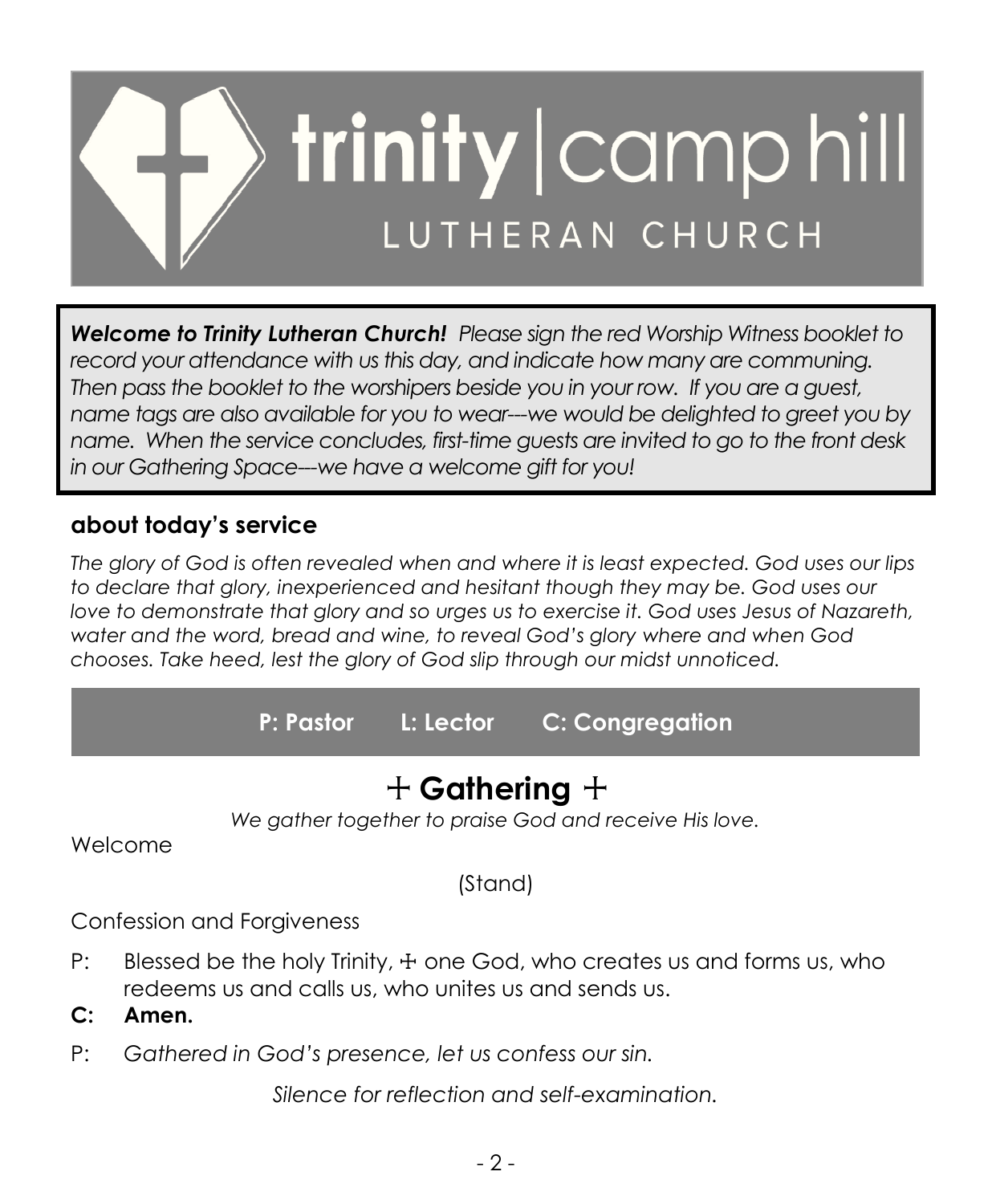- P: Mighty and loving God,
- **C: we confess that we are captive to sin and cannot free ourselves. We seek our own way. We divide the body of Christ. In your mercy, cleanse us and heal us. Let the words of our mouths, the thoughts of our hearts, and everything that we do be filled with faith, hope, and love. Amen.**
- P: Hear the voice of Jesus: "The Spirit of the Lord is upon me to proclaim release to the captives." In the name of  $\pm$  Jesus Christ, I proclaim to you that your sins are forgiven and you are released. The joy of the Lord is your strength, and the gifts of the Holy Spirit are yours forever.
- **C: Amen.**

Hymn No. 526: God Is Here!

## **Order of Baptism**

for Lucas West, son of Canaan Henry and Victoria West; and Simon Robert, son of Jeffrey and Sarah Chang; and Jeffrey Chang page 227

## **The Baptismal Hymn No. 448: "This Is the Spirit's Entry Now"**

Greeting

- P: The grace of our Lord Jesus Christ, the love of God, and the communion of the Holy Spirit be with you all.
- **C: And also with you.**

Prayer of the Day

- P: Almighty and ever-living God, increase in us the gifts of faith, hope, and love; and that we may obtain what you promise, make us love what you command, through your Son, Jesus Christ, our Savior and Lord.
- **C: Amen.**

(Sit)

Children's Message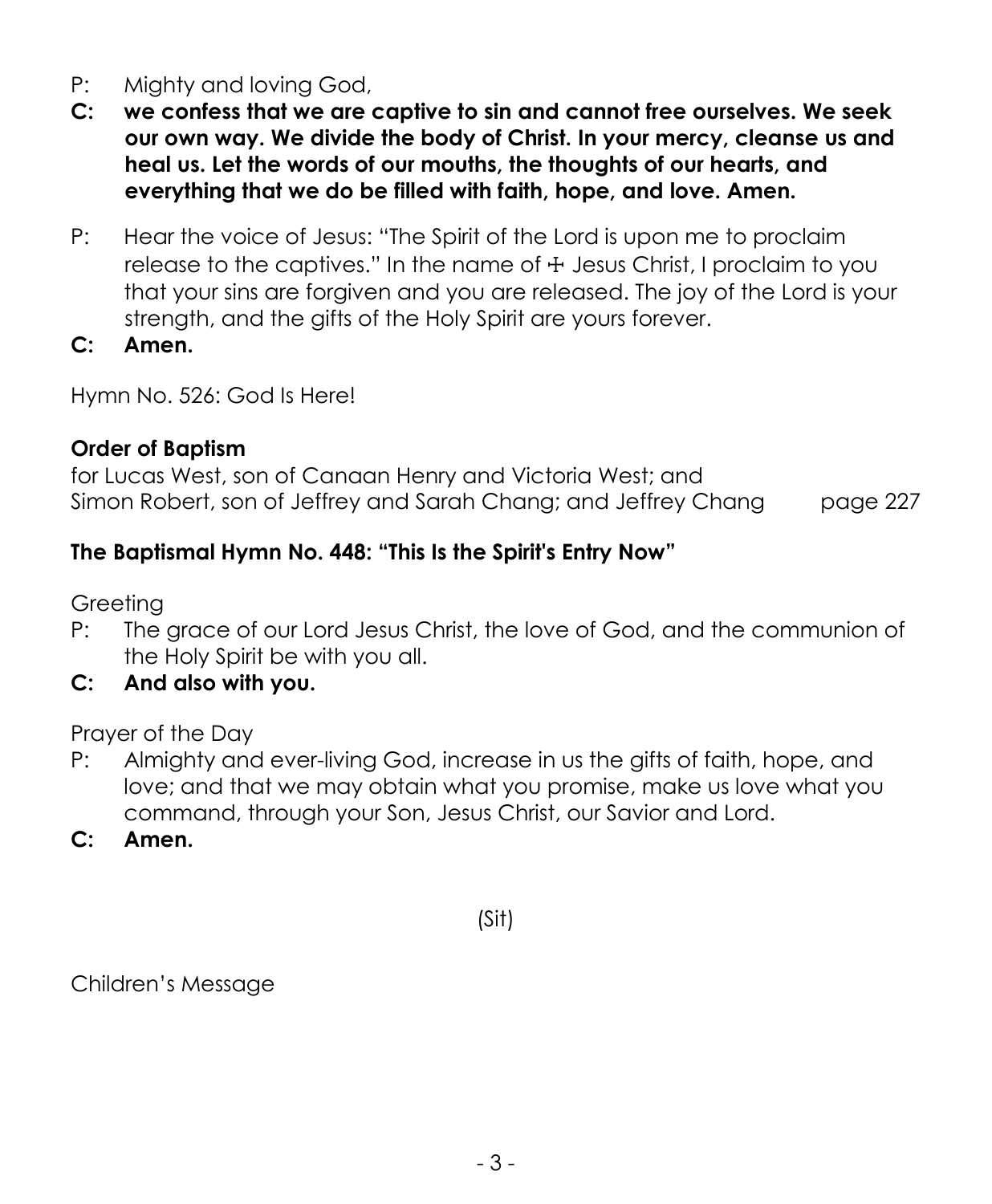# $+$  Word  $+$

*We listen to the story of God's mighty acts for the sake of His people.*

### Reading 13:1-13

*Christians in Corinth prided themselves on their spiritual gifts. Paul reminds them that God gives us many gifts through the Holy Spirit, but the purpose behind all of them is love, the kind of love that God showed us in Jesus Christ.*

1 If I speak in the tongues of mortals and of angels, but do not have love, I am a noisy gong or a clanging cymbal. <sup>2</sup>And if I have prophetic powers, and understand all mysteries and all knowledge, and if I have all faith, so as to remove mountains, but do not have love, I am nothing. <sup>3</sup> If I give away all my possessions, and if I hand over my body so that I may boast, but do not have love, I gain nothing. 4Love is patient; love is kind; love is not envious or boastful or arrogant <sup>5</sup>or rude. It does not insist on its own way; it is not irritable or resentful; <sup>6</sup>it does not rejoice in wrong doing, but rejoices in the truth. 7It bears all things, believes all things, hopes all things, endures all things. 8Love never ends. But as for prophecies, they will come to an end; as for tongues, they will cease; as for knowledge, it will come to an end. <sup>9</sup>For we know only in part, and we prophesy only in part;  $10$  but when the complete comes, the partial will come to an end. <sup>11</sup>When I was a child, I spoke like a child, I thought like a child, I reasoned like a child; when I became an adult, I put an end to childish ways. <sup>12</sup>For now we see in a mirror, dimly, but then we will see face to face. Now I know only in part; then I will know fully, even as I have been fully known. <sup>13</sup>And now faith, hope, and love abide, these three; and the greatest of these is love.

- L: The word of the Lord.
- **C: Thanks be to God.**

Gospel Luke 4:21-30

*People in Jesus' hometown are initially pleased when he says that God will free the oppressed. Their pleasure turns to rage when he reminds them that God's prophetic mission typically pushes beyond human boundaries so that mercy and healing are extended to those regarded as outsiders.*

<sup>21</sup>Then [Jesus] began to say to [all in the synagogue in Nazareth,] "Today this scripture has been fulfilled in your hearing." <sup>22</sup>All spoke well of him and were amazed at the gracious words that came from his mouth. They said,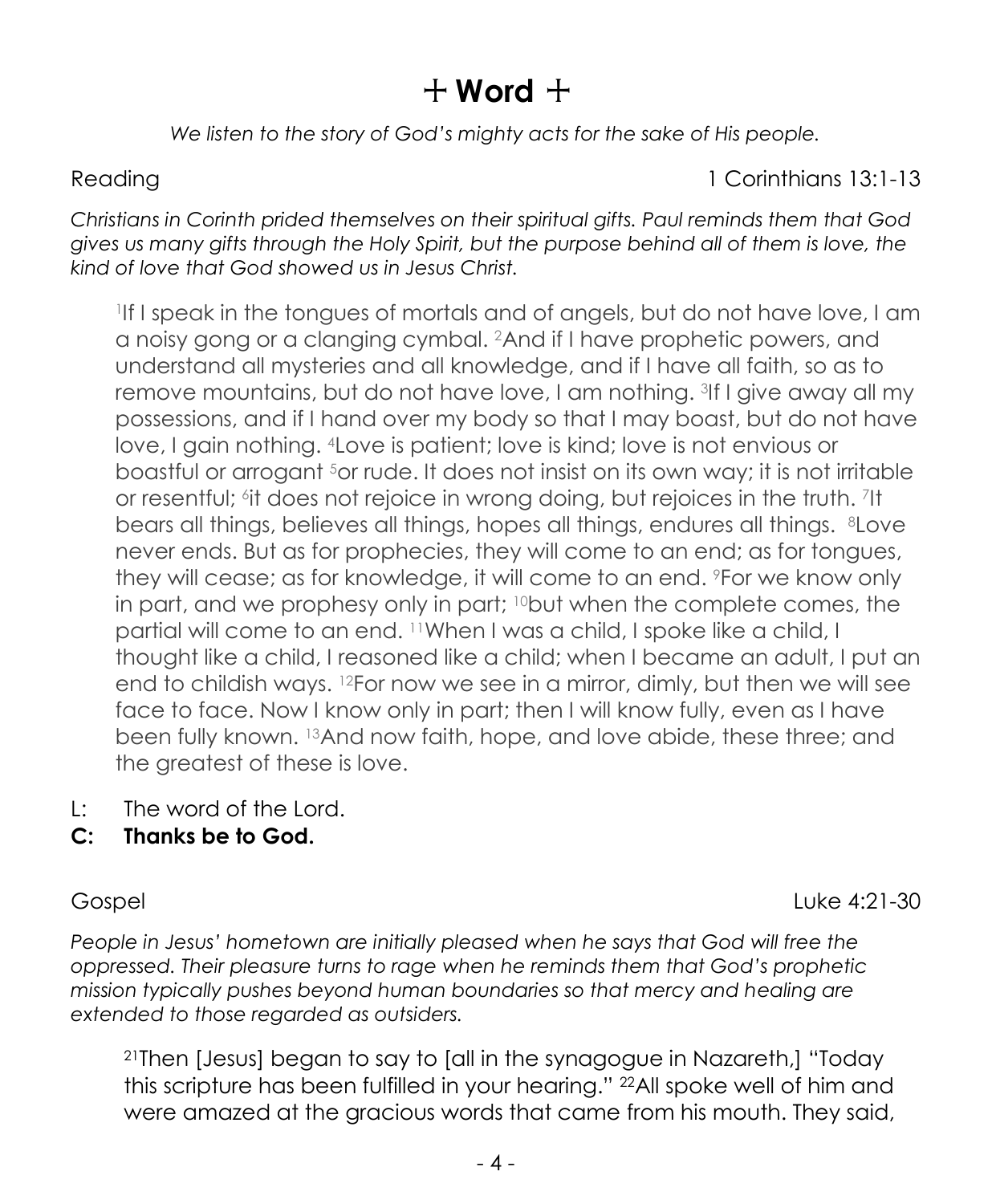"Is not this Joseph's son?" <sup>23</sup>He said to them, "Doubtless you will quote to me this proverb, 'Doctor, cure yourself!' And you will say, 'Do here also in your hometown the things that we have heard you did at Capernaum.' " <sup>24</sup>And he said, "Truly I tell you, no prophet is accepted in the prophet's hometown. <sup>25</sup>But the truth is, there were many widows in Israel in the time of Elijah, when the heaven was shut up three years and six months, and there was a severe famine over all the land; <sup>26</sup>yet Elijah was sent to none of them except to a widow at Zarephath in Sidon. <sup>27</sup>There were also many lepers in Israel in the time of the prophet Elisha, and none of them was cleansed except Naaman the Syrian." <sup>28</sup>When they heard this, all in the synagogue were filled with rage. <sup>29</sup>They got up, drove him out of the town, and led him to the brow of the hill on which their town was built, so that they might hurl him off the cliff. 30But he passed through the midst of them and went on his way.

- P: The gospel of the Lord.
- **C: Praise to you, O Christ.**

Sermon: "God Made Known in the Body" Pastor Jack Horner

(Stand)

Hymn No. 496: One Bread, One Body

Prayers of the Church *A brief silence.*

*Each petition ends:*

- P: Lord, in your mercy,
- **C: hear our prayer.**

# $+$  Meal  $+$

*When we celebrate communion we remember that Jesus died for us and we experience His love and forgiveness. As we eat the bread and wine Christ is present with us.*

Sharing of the Peace

- P: The peace of the Lord be with you always.
- **C: And also with you.**

(Sit)

Announcements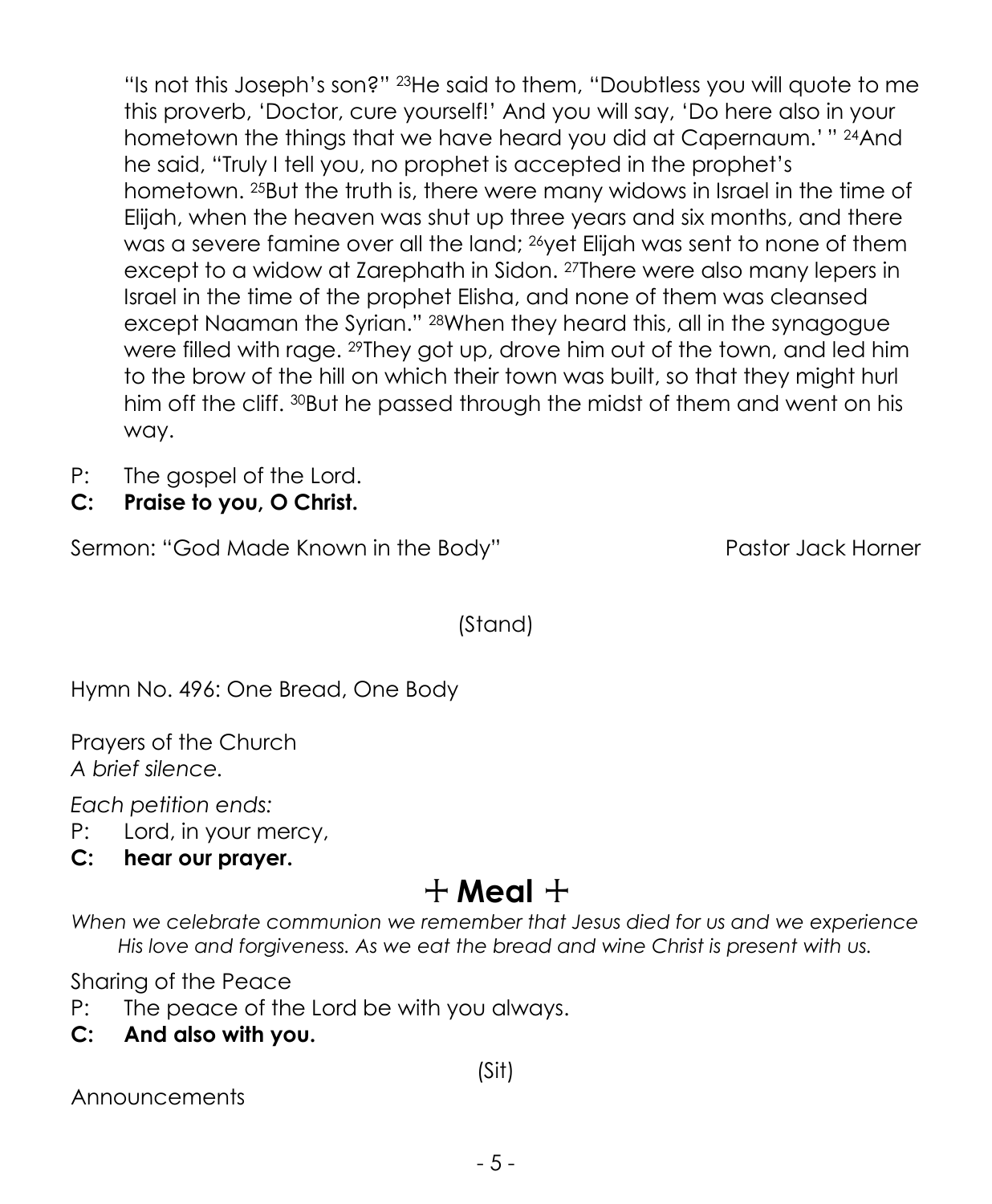### **Offering**

Optional giving methods: Use the Give+ app on your mobile device • Use the Giving Station in the Gathering Space • Text an amount to 717-963-2281 (be sure to use a "\$") • Use the "DONATE" button on our website and e-blasts



Offering Prayer

- P: Let us pray. God of all creation,
- **C: all you have made is good, and your love endures forever. You bring forth bread from the earth and fruit from the vine. Nourish us with these gifts, that we might be for the world signs of your gracious presence in Jesus Christ, our Savior and Lord. Amen.**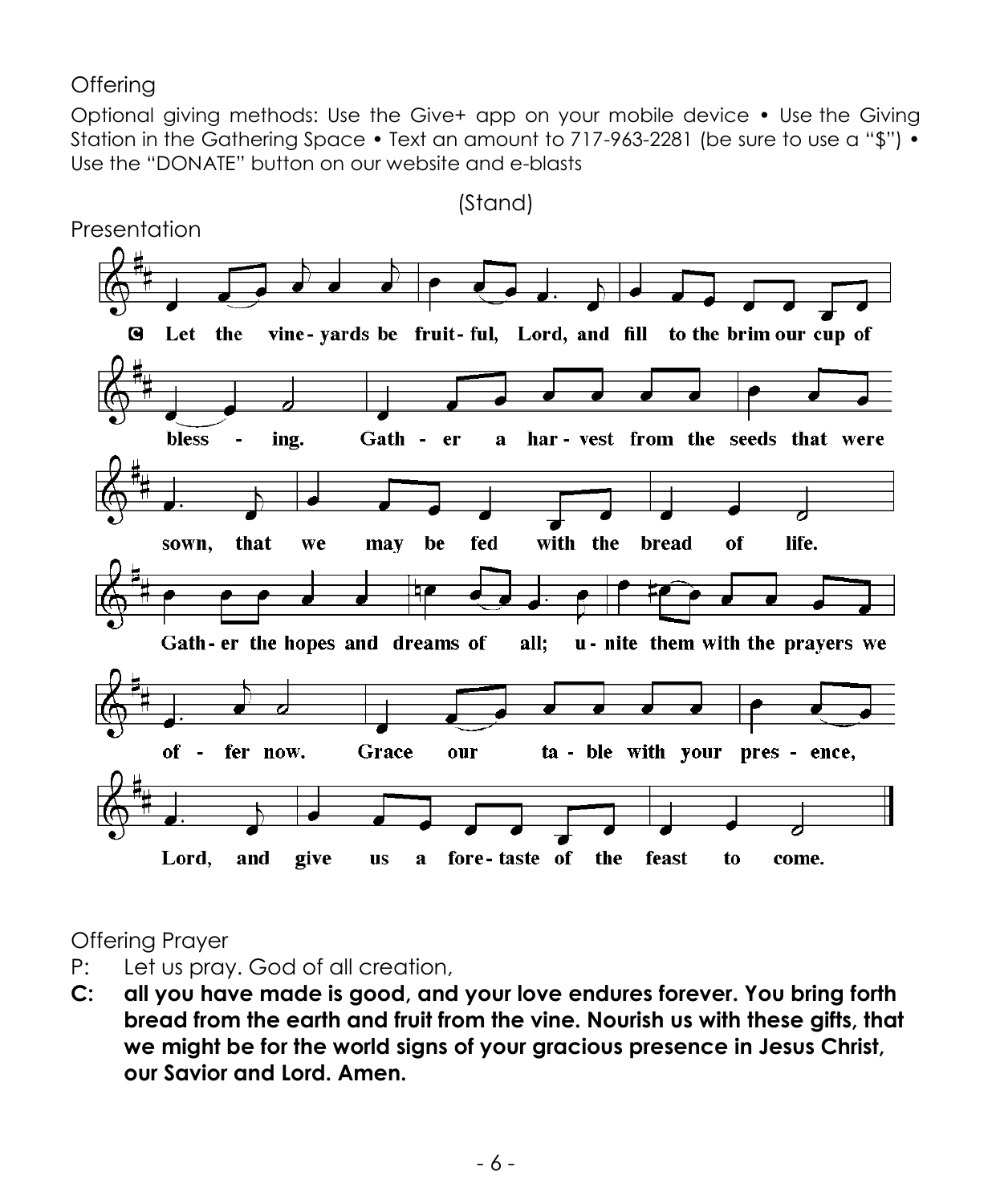Great Thanksgiving

- P: The Lord be with you.
- **C: And also with you.**
- P: Lift up your hearts.
- **C: We lift them to the Lord.**
- P: Let us give thanks to the Lord our God.
- **C: It is right to give our thanks and praise.**
- P: It is indeed right, our duty and our joy ... we praise your name and join their unending hymn**:**



- P: Blessed are you, O holy God: … Through him all glory and honor is yours, Almighty Father, with the Holy Spirit, in your holy Church, both now and forever.
- **C: Amen.**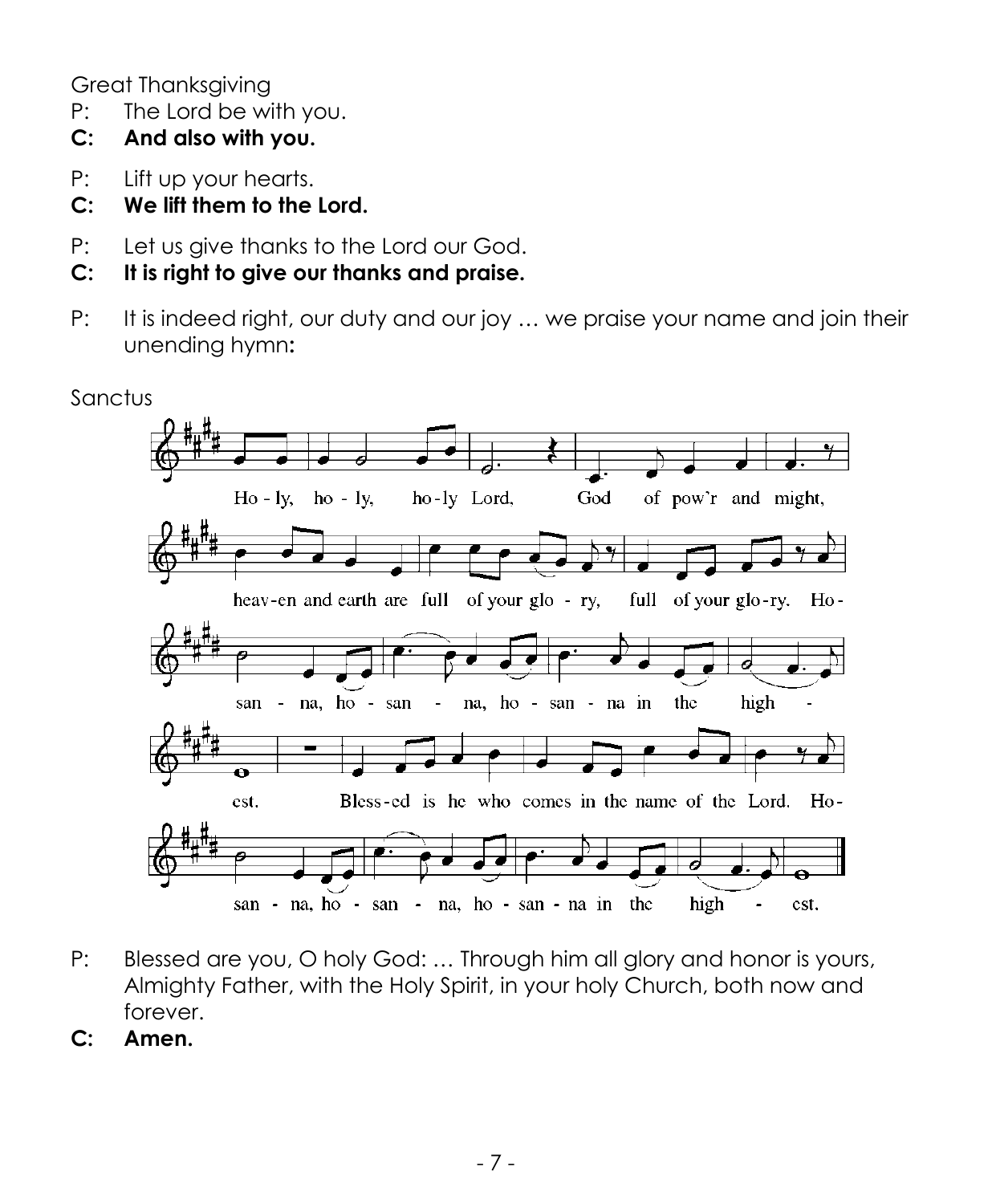Lord's Prayer

- P: Let us pray with confidence in the words our Savior gave us:
- **C: Our Father in heaven, hallowed be your name, your kingdom come, your will be done, on earth as in heaven. Give us today our daily bread. Forgive us our sins as we forgive those who sin against us. Save us from the time of trial and deliver us from evil. For the kingdom, the power, and the glory are yours, now and forever. Amen.**

(Sit)

Invitation to Holy Communion

- P: Come to the table. Feast on God's abundant life for you.
- **C: Thanks be to God.**



Lamb of God

Sharing our Lord's Supper

*All baptized Christians are welcome to celebrate the real presence of Jesus Christ in our*  Lord's Supper. Please come forward by the middle aisle, receive the bread, dip it into the *wine, and return by the side aisles. Communion may be received in bread only, if desired. Non-communing children and adults are invited to come forward for a blessing. As a gesture of hospitality we use dealcoholized wine (less than .5% alcohol). In addition, we offer gluten-free wafers available upon request--please ask the pastor at the time of communion.*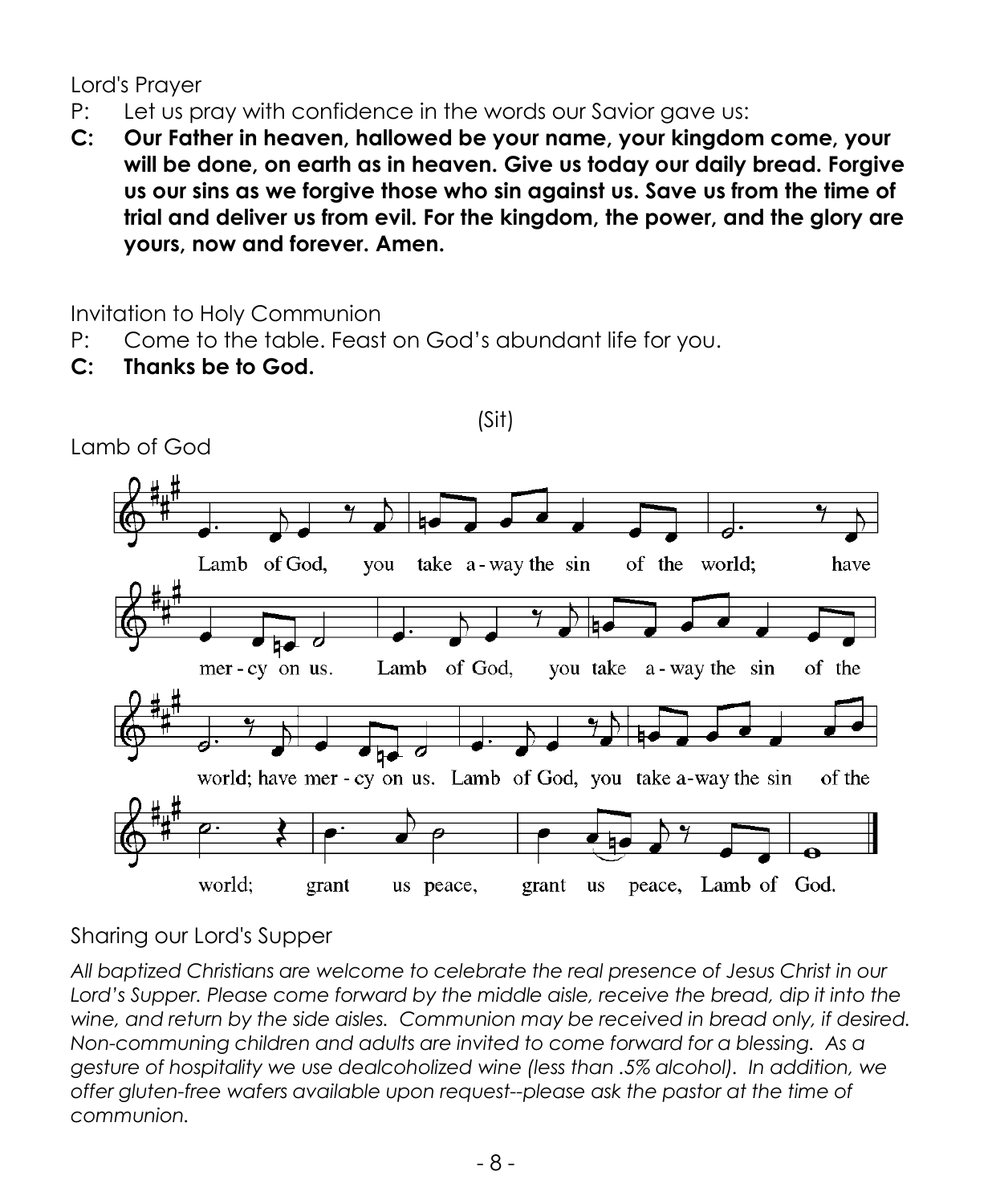## (Stand)

Post-Communion Blessing

- P: The body and blood of our Lord Jesus Christ strengthen you and keep you in his grace.
- **C: Amen.**



Post-Communion Canticle

Post-Communion Prayer

- P: Let us pray. We thank you, O God, that you have fed us at your banqueting table with bread and wine beyond compare, the very life of Christ for us. Send your Spirit with us now, that we may set the captive free, use your gifts to build one another up, and in everything reflect your glory revealed in Jesus Christ, our Savior and Lord.
- **C: Amen**.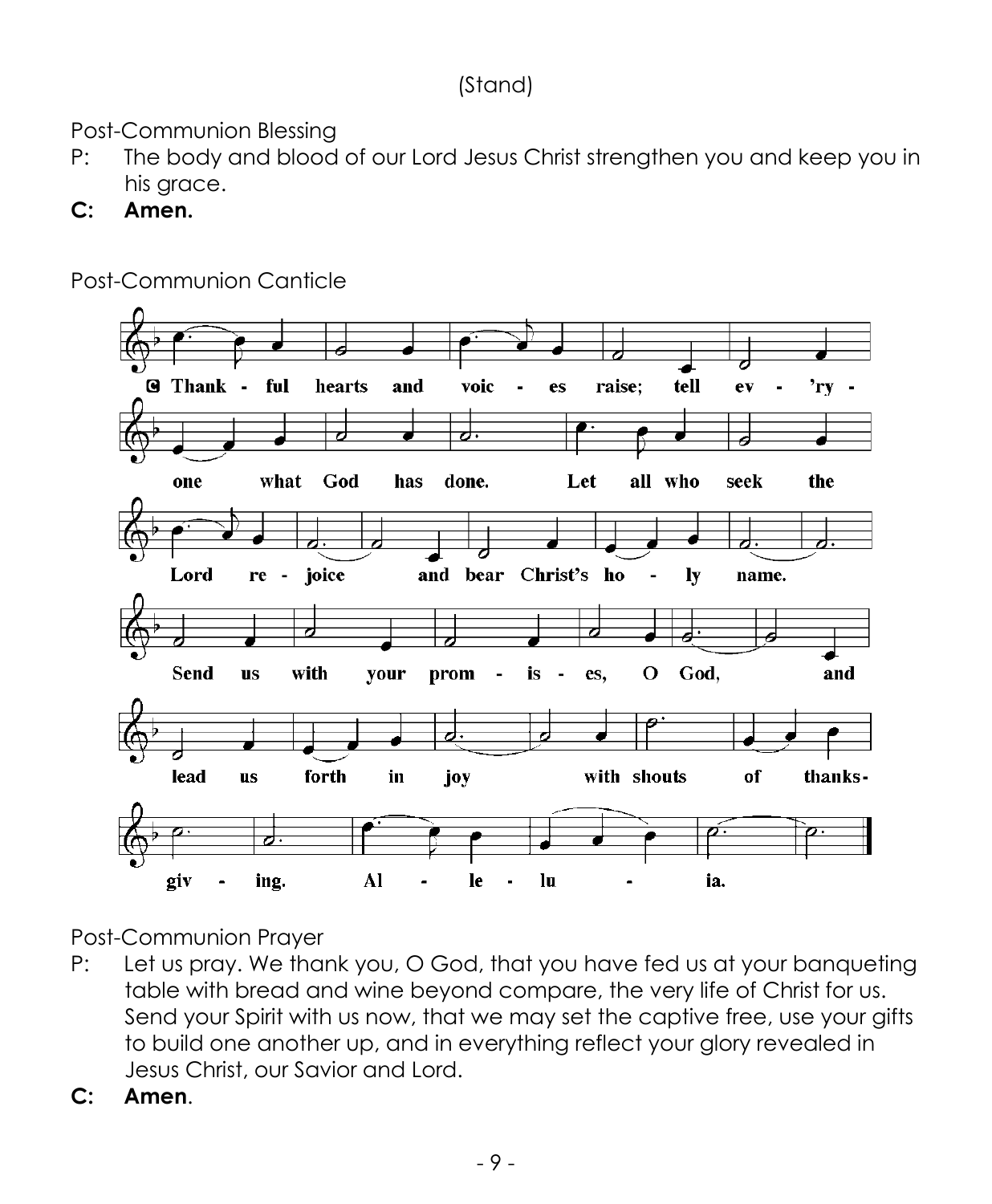# + **Sending** +

*We have heard the Word of God, offered our gifts, and been fed at the table. Now we are sent out, strengthened by the Holy Spirit to be God's people in the world.* 

Blessing

- P: The God of glory dwell in you richly, name you beloved, and shine brightly on your path; and the blessing of almighty God, the Father, the  $\pm$  Son, and the Holy Spirit, be upon you and remain with you always.
- **C: Amen.**

Dismissal

- P: Go in peace. Christ is your light.
- **C: Thanks be to God.**

**Portions of the service are reprinted from:** *Evangelical Lutheran Worship*, Copyright © 2006 Augsburg Fortress. *Sundays & Seasons*, Copyright © 2019 Augsburg Fortress. Used by permission of Augsburg Fortress License # 23686.

# **worship leaders**

Lector/Communion Assistant: Andrea Reede Communion Assistant: Angela Clark Cover art/design: extending the state of the state of the Patty Marshall

Presiding Minister: The Rev. John H. Brock Preacher: The Rev. Jack M. Horner Musician: Ryan Hannigan, piano

## **United and empowered to worship, connect, serve.**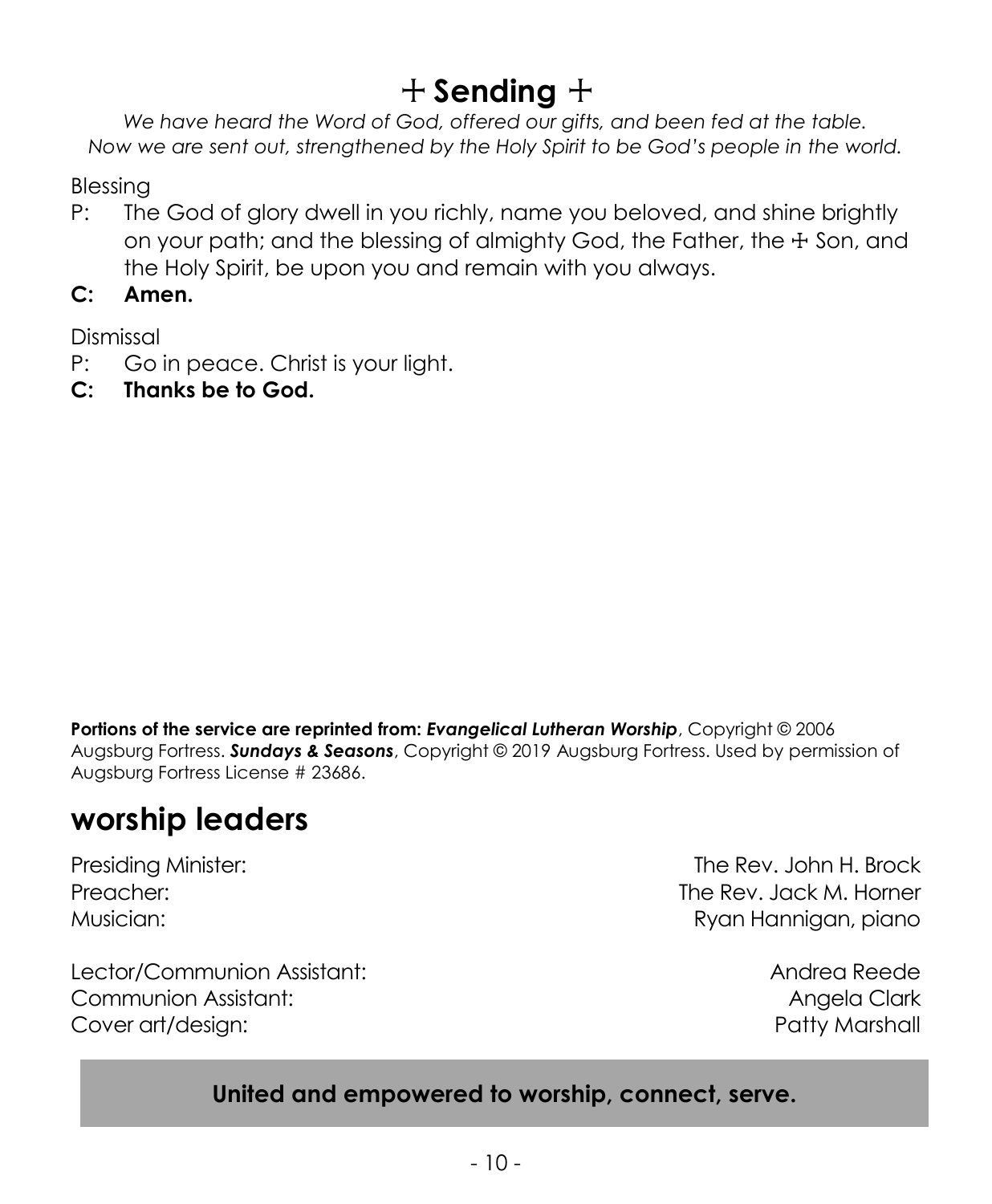

2000 chestnut street camp hill, pa 17011-5409 office: 717.737.8635 fax: 717.730.9297 trinluth@trinitycamphill.org www.trinitycamphill.org

office hours: monday-friday, 9am-4pm

gathering space receptionist hours: sunday-thursday, 6pm-9pm

## **Worship notes**

**Attendance at our worship services** last week was 812. Copies of last week's sermons are available on the tables in Fellowship Hall, in the narthex, the tract rack in the Gathering Space, and on our website (www.trinitycamphill.org).

**The flowers in the Nave and Fellowship Hall**, the communion elements for all services, and the sanctuary lamp candle, the symbol of God's abiding presence, are presented to the glory of God and in loving memory of their mothers, Mildred Stotler and Mary Mozeley; their fathers, William J. Stotler and Robert Mozeley, by Bill and Sylvia Stotler.